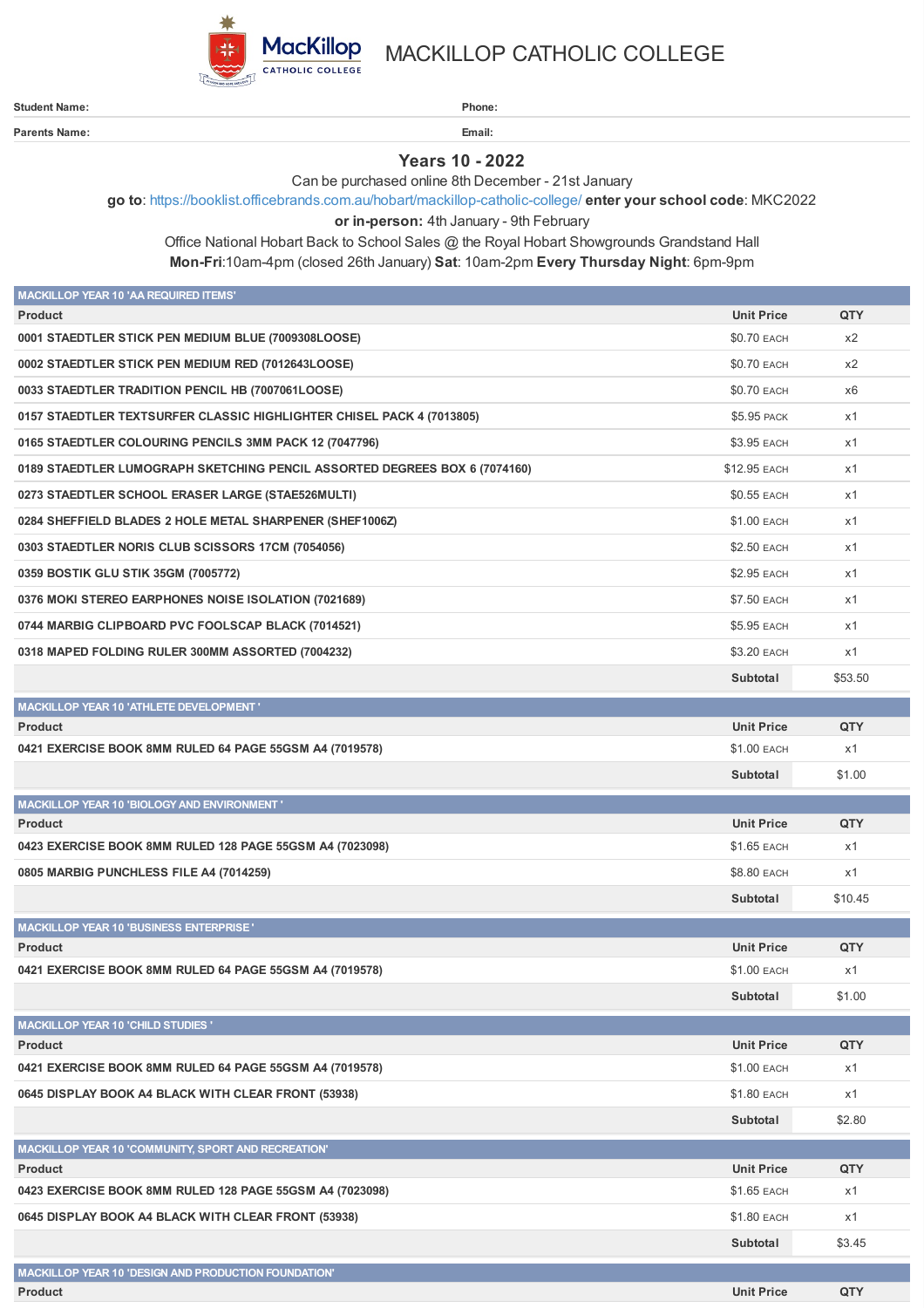| 0033 STAEDTLER TRADITION PENCIL HB (7007061LOOSE)                                                   | \$0.70 EACH        | x1         |
|-----------------------------------------------------------------------------------------------------|--------------------|------------|
| 0645 DISPLAY BOOK A4 BLACK WITH CLEAR FRONT (53938)                                                 | \$1.80 EACH        | x1         |
|                                                                                                     | Subtotal           | \$2.50     |
| MACKILLOP YEAR 10 'DIGITAL TECHNOLOGIES'                                                            |                    |            |
| <b>Product</b>                                                                                      | <b>Unit Price</b>  | QTY        |
| 0645 DISPLAY BOOK A4 BLACK WITH CLEAR FRONT (53938)                                                 | \$1.80 EACH        | x1         |
|                                                                                                     | Subtotal           | \$1.80     |
| MACKILLOP YEAR 10 'DRAMA PRELIMINARY'                                                               |                    |            |
| <b>Product</b>                                                                                      | <b>Unit Price</b>  | QTY        |
| 0645 DISPLAY BOOK A4 BLACK WITH CLEAR FRONT (53938)                                                 | \$1.80 EACH        | x1         |
|                                                                                                     | Subtotal           | \$1.80     |
| MACKILLOP YEAR 10 'ENGLISH & ENGLISH APPLIED'                                                       |                    |            |
| <b>Product</b>                                                                                      | <b>Unit Price</b>  | QTY        |
| 0421 EXERCISE BOOK 8MM RULED 64 PAGE 55GSM A4 (7019578)                                             | \$1.00 EACH        | x1         |
| 0645 DISPLAY BOOK A4 BLACK WITH CLEAR FRONT (53938)                                                 | \$1.80 EACH        | x1         |
| T139 LORD OF THE FLIES BY WILLIAM GOLDING (9780571191475)<br>for English only, not English Applied  | \$19.99 EACH       | x1         |
|                                                                                                     | Subtotal           | \$22.79    |
| <b>MACKILLOP YEAR 10 'GENERAL SCIENCE'</b>                                                          |                    |            |
| <b>Product</b>                                                                                      | <b>Unit Price</b>  | <b>QTY</b> |
| 0422 EXERCISE BOOK 8MM RULED 96 PAGE 55GSM A4 (7023097)                                             | \$1.20 EACH        | x1         |
| 0805 MARBIG PUNCHLESS FILE A4 (7014259)                                                             | \$8.80 EACH        | x1         |
|                                                                                                     | Subtotal           | \$10.00    |
| MACKILLOP YEAR 10 'HEALTH AND PHYSICAL EDUCATION'                                                   |                    |            |
| <b>Product</b>                                                                                      | <b>Unit Price</b>  | QTY        |
| 0421 EXERCISE BOOK 8MM RULED 64 PAGE 55GSM A4 (7019578)                                             | \$1.00 EACH        | x1         |
| 0645 DISPLAY BOOK A4 BLACK WITH CLEAR FRONT (53938)                                                 | \$1.80 EACH        | x1         |
|                                                                                                     | Subtotal           | \$2.80     |
| <b>MACKILLOP YEAR 10 'HISTORY &amp; HISTORY EXTENSION FOUNDATION'</b>                               |                    |            |
| <b>Product</b>                                                                                      | <b>Unit Price</b>  | QTY        |
| 0421 EXERCISE BOOK 8MM RULED 64 PAGE 55GSM A4 (7019578)                                             | <b>\$1.00 EACH</b> | x1         |
|                                                                                                     | Subtotal           | \$1.00     |
| MACKILLOP YEAR 10 'INTRODUCTION TO FOOD, COOKING AND NUTRITION'                                     |                    |            |
| <b>Product</b>                                                                                      | <b>Unit Price</b>  | <b>QTY</b> |
| 0645 DISPLAY BOOK A4 BLACK WITH CLEAR FRONT (53938)                                                 | \$1.80 EACH        | x1         |
|                                                                                                     | Subtotal           | \$1.80     |
| <b>MACKILLOP YEAR 10 'JAPANESE'</b>                                                                 |                    |            |
| <b>Product</b>                                                                                      | <b>Unit Price</b>  | QTY        |
| 0067 STAEDTLER TRIPLUS MECHANICAL PENCIL 0.7MM (STAE774-27)<br>Retain from previous year            | \$7.25 EACH        | x1         |
| 0077 STAEDTLER MECHANICAL PENCIL LEAD REFILL HB 0.7MM TUBE 12 (7011470)                             | \$1.95 EACH        | x1         |
| 0423 EXERCISE BOOK 8MM RULED 128 PAGE 55GSM A4 (7023098)                                            | \$1.65 EACH        | x1         |
| 0731 MARBIG FILE CASE WITH CLIP LABELS A4 CLEAR (7014371)                                           | \$7.50 EACH        | x1         |
|                                                                                                     | Subtotal           | \$18.35    |
| <b>MACKILLOP YEAR 10 'LEGAL STUDIES FOUNDATION'</b>                                                 |                    |            |
| <b>Product</b>                                                                                      | <b>Unit Price</b>  | QTY        |
| 0423 EXERCISE BOOK 8MM RULED 128 PAGE 55GSM A4 (7023098)                                            | \$1.65 EACH        | x1         |
| 0630 DISPLAY BOOK A4 ASSORTED COLOURS 20 POCKET (ASSTDISPBK20)                                      | \$1.50 EACH        | x1         |
|                                                                                                     | Subtotal           | \$3.15     |
| MACKILLOP YEAR 10 'MATHS - ALL LEVELS'                                                              |                    |            |
| <b>Product</b>                                                                                      | <b>Unit Price</b>  | QTY        |
| 0388 CASIO FX-82AU PLUS II 2ND EDITION SCIENTIFIC CALCULATOR (7101295)<br>Retain from previous year | \$34.99 EACH       | x1         |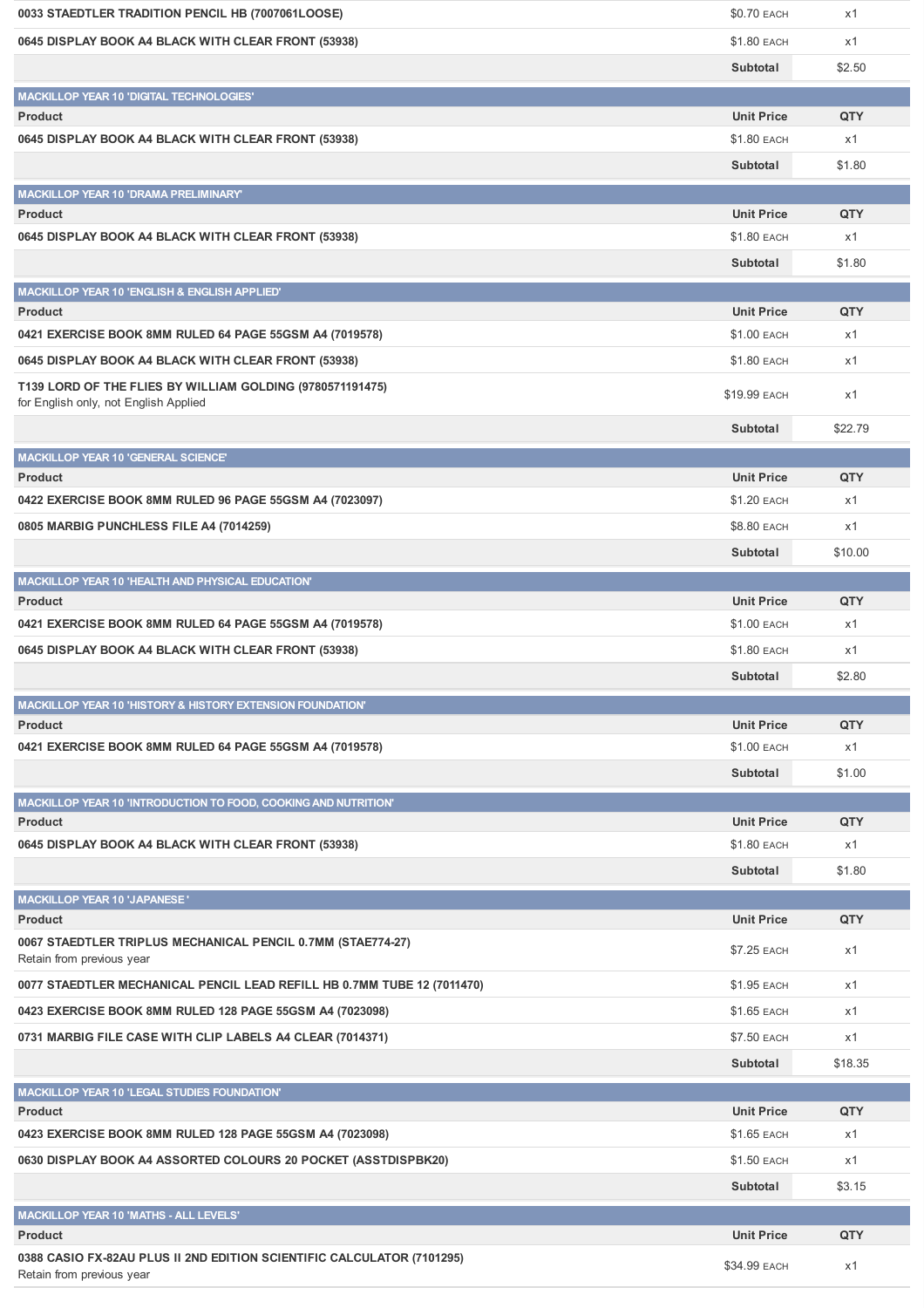| 0529 OLYMPIC BINDER BOOK A4 5MM GRID 128 PAGE (7000681)                                                  | \$1.95 EACH        | x2         |
|----------------------------------------------------------------------------------------------------------|--------------------|------------|
| 0807 ZIPPER BINDER 2D 25MM A4 ASSORTED COLOURS (ASSTZIPBIND)                                             | \$7.95 EACH        | x1         |
| T286 FACTS AND FORMULAS YEAR 9 AND 10 MATHS ADVANCED (9781875462186)<br>Math Methods students only       | \$9.95 EACH        | x1         |
| T287 FACTS AND FORMULAS YEAR 9 AND 10 MATHS INTERMEDIATE (9781875462179)<br>General course students only | \$9.95 EACH        | x1         |
|                                                                                                          | Subtotal           | \$66.74    |
| <b>MACKILLOP YEAR 10 'MEDIA ARTS'</b>                                                                    |                    |            |
| <b>Product</b>                                                                                           | <b>Unit Price</b>  | QTY        |
| 0565 QUILL VISUAL ART DIARY 110GSM 120 PAGE A5 PP BLACK (7004827)                                        | \$3.50 EACH        | x1         |
|                                                                                                          | Subtotal           | \$3.50     |
| MACKILLOP YEAR 10 'MIND, BODY AND SOUL '                                                                 |                    |            |
| <b>Product</b>                                                                                           | <b>Unit Price</b>  | QTY        |
| 0645 DISPLAY BOOK A4 BLACK WITH CLEAR FRONT (53938)                                                      | <b>\$1.80 EACH</b> | x1         |
|                                                                                                          | Subtotal           | \$1.80     |
| <b>MACKILLOP YEAR 10 'MUSIC STUDIES FOUNDATION'</b>                                                      |                    |            |
| <b>Product</b>                                                                                           | <b>Unit Price</b>  | QTY        |
| 0421 EXERCISE BOOK 8MM RULED 64 PAGE 55GSM A4 (7019578)                                                  | \$1.00 EACH        | x1         |
| 0645 DISPLAY BOOK A4 BLACK WITH CLEAR FRONT (53938)                                                      | <b>\$1.80 EACH</b> | x1         |
|                                                                                                          | Subtotal           | \$2.80     |
| <b>MACKILLOP YEAR 10 'OUTDOOR EDUCATION'</b>                                                             |                    |            |
| <b>Product</b>                                                                                           | <b>Unit Price</b>  | QTY        |
| 0602 SPIRAX 563A NOTEBOOK REPORTERS TOP OPEN 200 PAGE 200 X 127MM (7001469)                              | <b>\$2.45 EACH</b> | x1         |
| 0645 DISPLAY BOOK A4 BLACK WITH CLEAR FRONT (53938)                                                      | <b>\$1.80 EACH</b> | x1         |
|                                                                                                          | Subtotal           | \$4.25     |
| <b>MACKILLOP YEAR 10 'PERSONAL DEVELOPMENT'</b>                                                          |                    |            |
| <b>Product</b>                                                                                           | <b>Unit Price</b>  | <b>QTY</b> |
| 0421 EXERCISE BOOK 8MM RULED 64 PAGE 55GSM A4 (7019578)                                                  | \$1.00 EACH        | x1         |
| 0645 DISPLAY BOOK A4 BLACK WITH CLEAR FRONT (53938)                                                      | \$1.80 EACH        | x1         |
|                                                                                                          | Subtotal           | \$2.80     |
| <b>MACKILLOP YEAR 10 'PHYSICAL SCIENCE'</b>                                                              |                    |            |
| <b>Product</b>                                                                                           | <b>Unit Price</b>  | QTY        |
| 0423 EXERCISE BOOK 8MM RULED 128 PAGE 55GSM A4 (7023098)                                                 | \$1.65 EACH        | x1         |
| 0805 MARBIG PUNCHLESS FILE A4 (7014259)                                                                  | \$8.80 EACH        | x1         |
|                                                                                                          |                    |            |
|                                                                                                          | Subtotal           | \$10.45    |
| MACKILLOP YEAR 10 'SOCIOLOGY AND PSYCHOLOGY FOUNDATION'                                                  |                    |            |
| <b>Product</b>                                                                                           | <b>Unit Price</b>  | QTY        |
| 0421 EXERCISE BOOK 8MM RULED 64 PAGE 55GSM A4 (7019578)                                                  | \$1.00 EACH        | x1         |
| 0645 DISPLAY BOOK A4 BLACK WITH CLEAR FRONT (53938)                                                      | \$1.80 EACH        | x1         |
|                                                                                                          | Subtotal           | \$2.80     |
| <b>MACKILLOP YEAR 10 'SPORTS SCIENCE'</b>                                                                |                    |            |
| <b>Product</b>                                                                                           | <b>Unit Price</b>  | QTY        |
| 0421 EXERCISE BOOK 8MM RULED 64 PAGE 55GSM A4 (7019578)                                                  | \$1.00 EACH        | x1         |
| 0645 DISPLAY BOOK A4 BLACK WITH CLEAR FRONT (53938)                                                      | <b>\$1.80 EACH</b> | x1         |
|                                                                                                          | Subtotal           | \$2.80     |
| MACKILLOP YEAR 10 'THEOLOGY & SPIRITUALITY'                                                              |                    |            |
| <b>Product</b>                                                                                           | <b>Unit Price</b>  | <b>QTY</b> |
| 0421 EXERCISE BOOK 8MM RULED 64 PAGE 55GSM A4 (7019578)                                                  | \$1.00 EACH        | x1         |
| 0484 OLYMPIC MEMO BOOK 8MM 80 PAGE 165 X 100MM (7045427)                                                 | \$1.40 EACH        | x1         |
|                                                                                                          | Subtotal           | \$2.40     |
| MACKILLOP YEAR 10 'VET: CERTIFICATE I IN HOSPITALITY'                                                    |                    |            |
| <b>Product</b>                                                                                           | <b>Unit Price</b>  | QTY        |